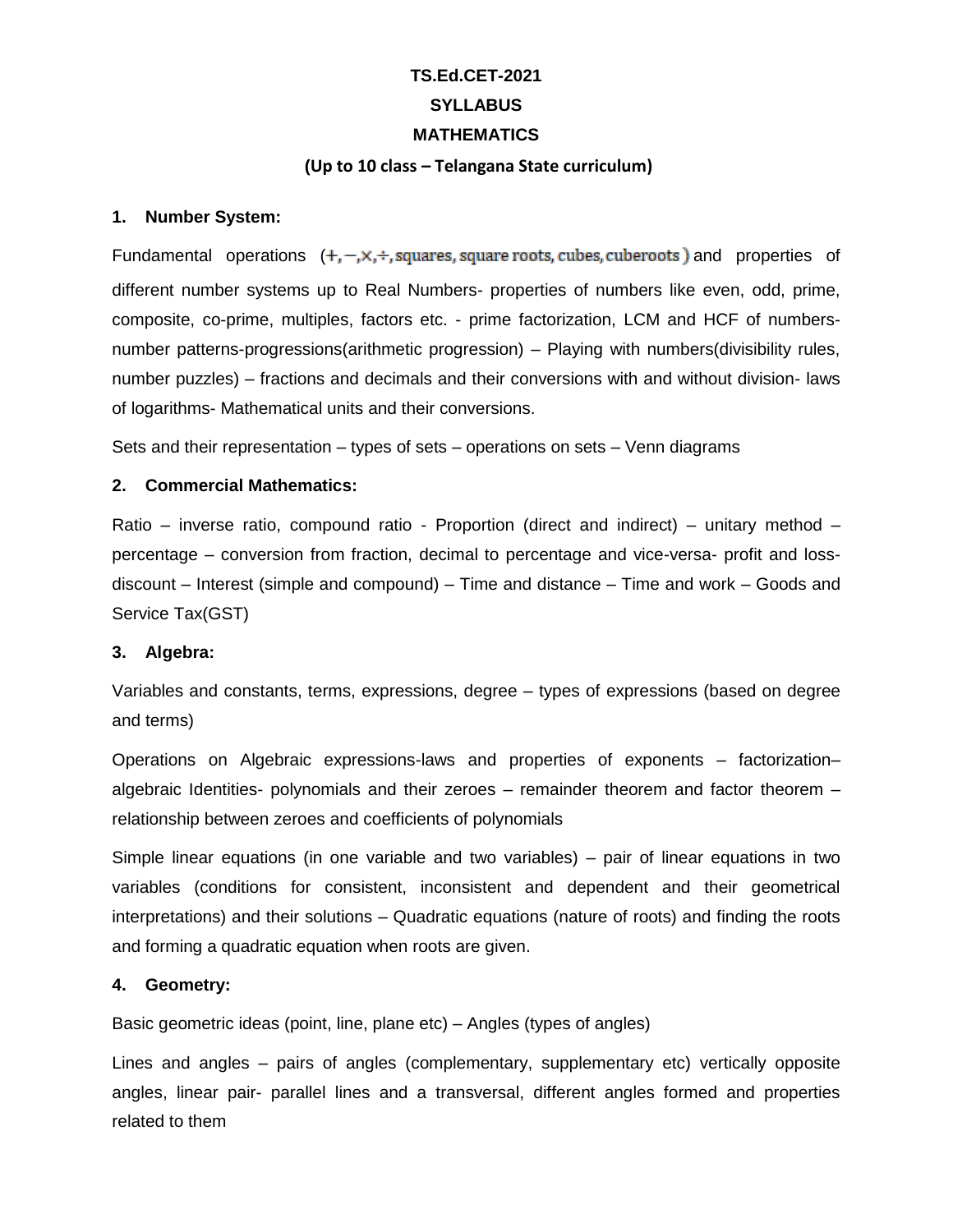Types of triangles (based on sides and angles) and their properties-triangle inequalities – congruency and similarity of triangles and their criterion- basic proportionality theorem and converse-Pythagoras theorem and converse – areas of similar triangles

Different types of quadrilaterals (trapezium, parallelogram etc.) and their properties – mid-point theorem and its converse.

Parts of a circle – different angles formed by an arc (chord) – perimeter and area of a sector – segments of a circle – tangents and secants to a circle and their properties.

Cartesian system- plotting a point- distance between two points – section formula (mid-point, centriod etc) – area of triangle – collinearity-slope of a line

## **5. Mensuration**

Perimeter and area of plane figures (triangle, circle etc) – surface areas and volumes of different solid figures (cube, cylinder, etc)

# **6. Trigonometry**

Trigonometric ratios – values for specific angles  $(0^\circ, 30^\circ, 45^\circ, 60^\circ, 90^\circ)$ -complementary angles – trigonometric identities – angle of elevation and depression and simple problems related to them.

# **7. Data Handling**

Collection, classification and types of data – tabular forms – graphical representation of data (pictogram, bar graph etc) – reading and interpretation of data from graphs – mean, median and mode of ungrouped data – simple problems related to probability (dice, coins, deck of cards etc)-concept of complementary events.

# **SCIENCE (Physical Science & Biological Science) (Up to 10 class – Telangana State curriculum)**

## **1. Food**

Food from plants and animals –methods of preparing food- food preservation methods- food components- Carbohydrates- Proteins – Fats – Vitamins – balanced diet- malnutrition – deficiency diseases- body parts used by animals to get their food – food habits in animals.

# **2. Living Organisms**

Plant cell and animal cell- cell structure and functions- prokaryotic and eukaryotic cell-plant parts and functions-useful and harmful micro organisms- characteristics of living organism- parts helps in movement of human beings and animals-metamorphosis in organisms- sense organs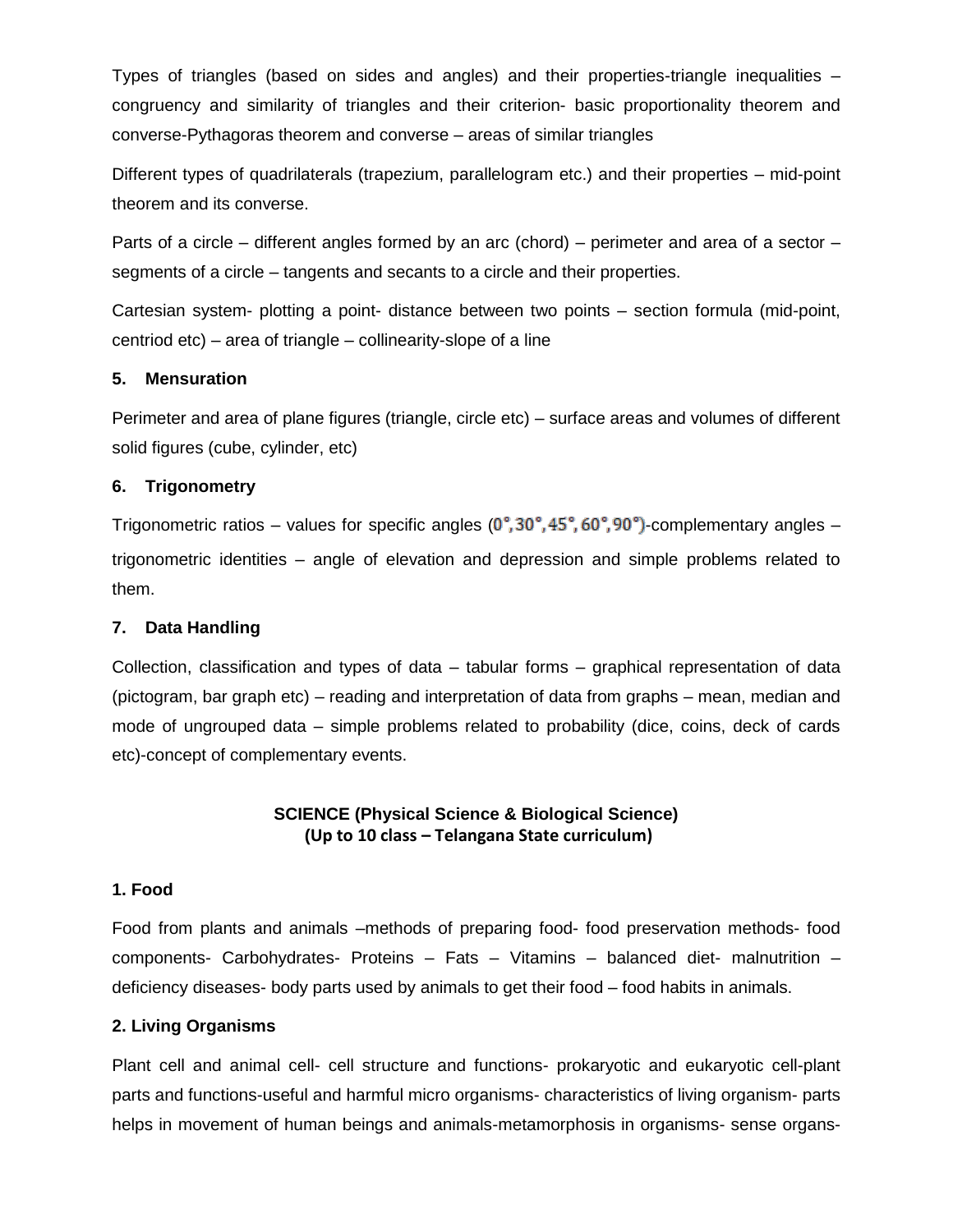fiber from plants and animals- infectious and non-infectious diseases-Physical and behavioural changes in adolescence- characteristics of different animal Phyla.

## **3. Life Processes**

Photosynthesis – human digestive system- human respiratory system – Human circulatory system – Human Excretory system – Human nervous system-Human reproductive system-Human Endocrine system – Oviparous – viviparous – vegetative propagation-seed dispersal – Flower parts – sex determination in human being – reproductive health.

### **3. Biodiversity**

Types of ecosystems –Terrestrial ecosystems and acquatic ecosystems-adaptations in plants and animals living in different ecosystems – food chain – food web – endemic – endangered and extinct species – sanctuaries and National parks – cultivation – irrigation – fertilization – challenges in improving agricultural products.

#### **4. Pollution**

Sources and effects of air, water, soil and sound pollution – 4 Rs-Reduce, Reuse, Recycle, Recover.

#### **5. Material**

Transparent, translucent, opaque – Characteristics, solids. Liquids, gases-sink & float-soluble in water – methods of separation( Hand packing, Winnowing, sedimentation, sewing, filtration, Crystallization, Evaporation, Sublimations, Chromatography – Change in colour of litmus(Red, Blue) – Characteristics of acids, bases – examples for acids & bases in daily life – Acids rains, impact, remedies- Neutralization-uses of acids, bases in daily life – Acidic and basic nature of salts-uses of salts-Natural fiber, synthetic fiber, burning test-blending – Laundry label symbols – plastic lesin codes – Thermoplastics, thermosetting plastics – Reduce, Recycle, Reuse, Recover – General Physical Properties of Metal and non metal – Uses of metals, non-metals in daily life-Archimedes principle – Pascal's principle and uses.

## **6. Light**

Formation of shadow – Characteristics of shadow – straight line motion of light, pinhole camera – differences between shadow and images – laws of reflection-periscope – concave and convex mirrors-making of solar cooker – total internal reflection, applications-mirages – types of lenses- uses of convex and concave lenses in daily life – least distance of distinct vision – Angle of vision – Accommodation defect of human eye ( Myopia, Hypermetropia, presbyopia) and their corrections – power of lenses – Dispersion and formation of rainbow- scattering & Blue colour of the sky, Red colour of sun at the time of dawn & dusk.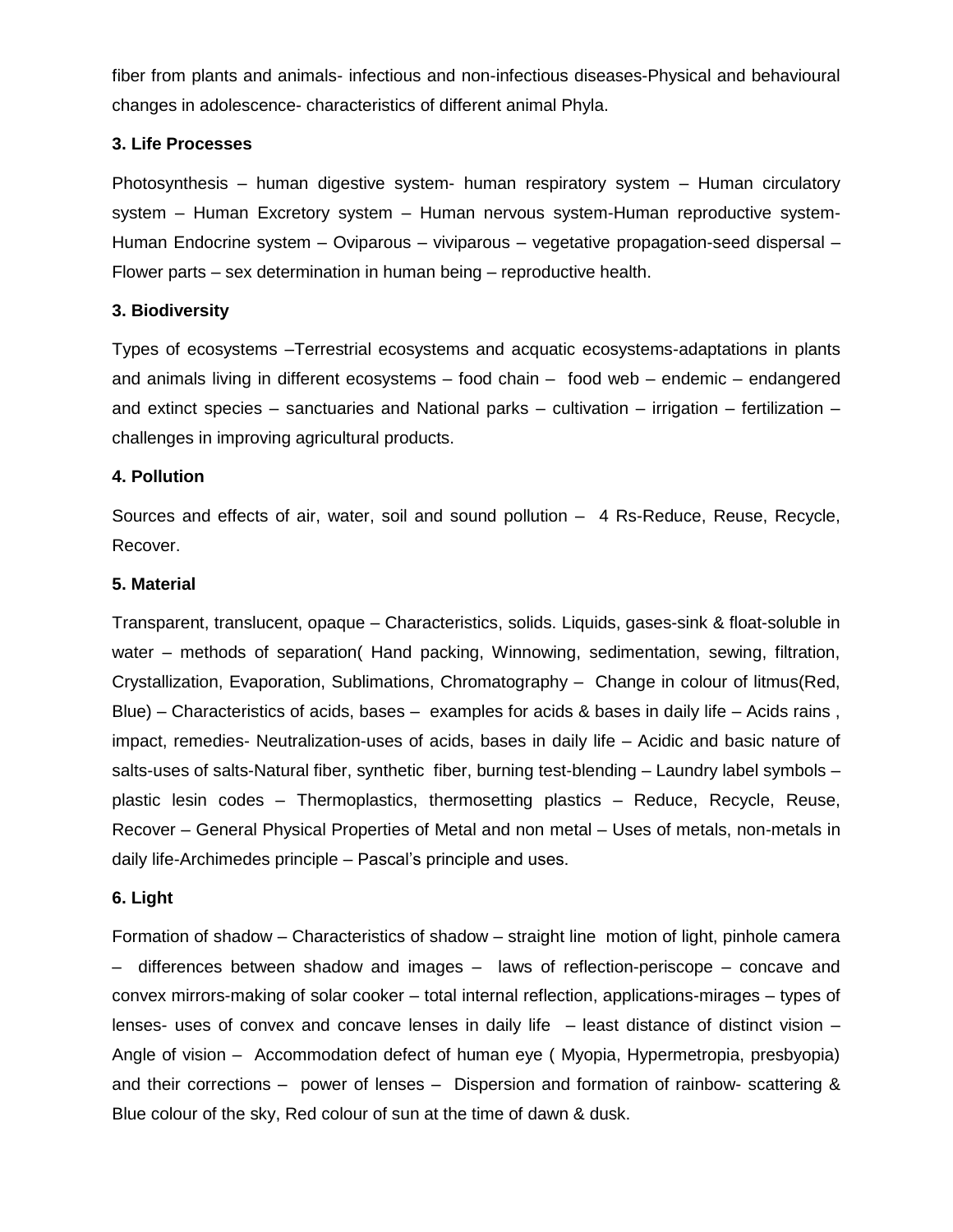#### **7. Electricity & Magnetism**

Types of magnets – like, unlike poles – simple electric circuit – symbols of components of circuit-torch – conductors, insulators – parts of dry cell – series & parallel connections dry cells and bulbs – Heating effects of electric current – Fuse & MCB – electricity bill & unit- electric shock, precautions-difference between motor & generator – difference between AC and DC.

#### **8. Heat**

Heat is a form of energy – Heat and temperature – thermometer, clinical thermometer, laboratory thermometer – Evaporation, factors affecting evaporation – condensation – Humidity – Dew & Fog – Boiling – Melting – Freezing – Enormous expansion of water.

#### **9. Sound**

Production of Sound – Propagation of sound in solids, liquids, gases, & vacuum – structure of human ear – types of waves( transverse, Longitudinal) – wave length-Amplitude, Loudness – Frequency – pitch – speed of sound wave in solids, liquids, gases – Reflection of sound – Echo-Reverberation – Audible Range – Uses of Ultra Sonics – Sound Pollution, effects, measures to be taken to control sound pollution.

#### **10. Motion**

Uniform, Non-uniform motion –Translator motion-rectilinear motion – curvilinear motion-Rotators motion – oscillatory motion – field forces(Magnetic force, Electrostatics Force, Gravitational force) – Contact forces( Muscular forces, Friction, Normal forces, Tension)-Net Forces – Free body diagram-effects of force – Factors affecting friction – Measures to be taken to increase friction, measures to be taken to decrease friction, kinetic energy – renewable & Nonrenewable energy resources – Finding centre of gravity – potential energy – Equations of Uniform accelerated motion – Newton's Laws of Motion 1,2,3,4 daily life examples.

#### **11. Changes**

Change in seasons – Natural, man made changes – permanent, temporary changes – change in state & shape of material – reasons for change – Indications of change – Physical Change, Chemical Change – Rusting of Iron / Corrosion – Galvanisation- Browning of Cut vegetables & its prevention – Crystallyzation.

#### **12. Weather & Climate**

Measuring components of weather – Maximum, Minimum, Thermal meter – Rain Gauge – Humidity.

Air exerts pressure – Air expands on heating – effects of moving air- formation of Cyclone, Factors – Cyclones- Do's and Dont's – post Cyclone measures.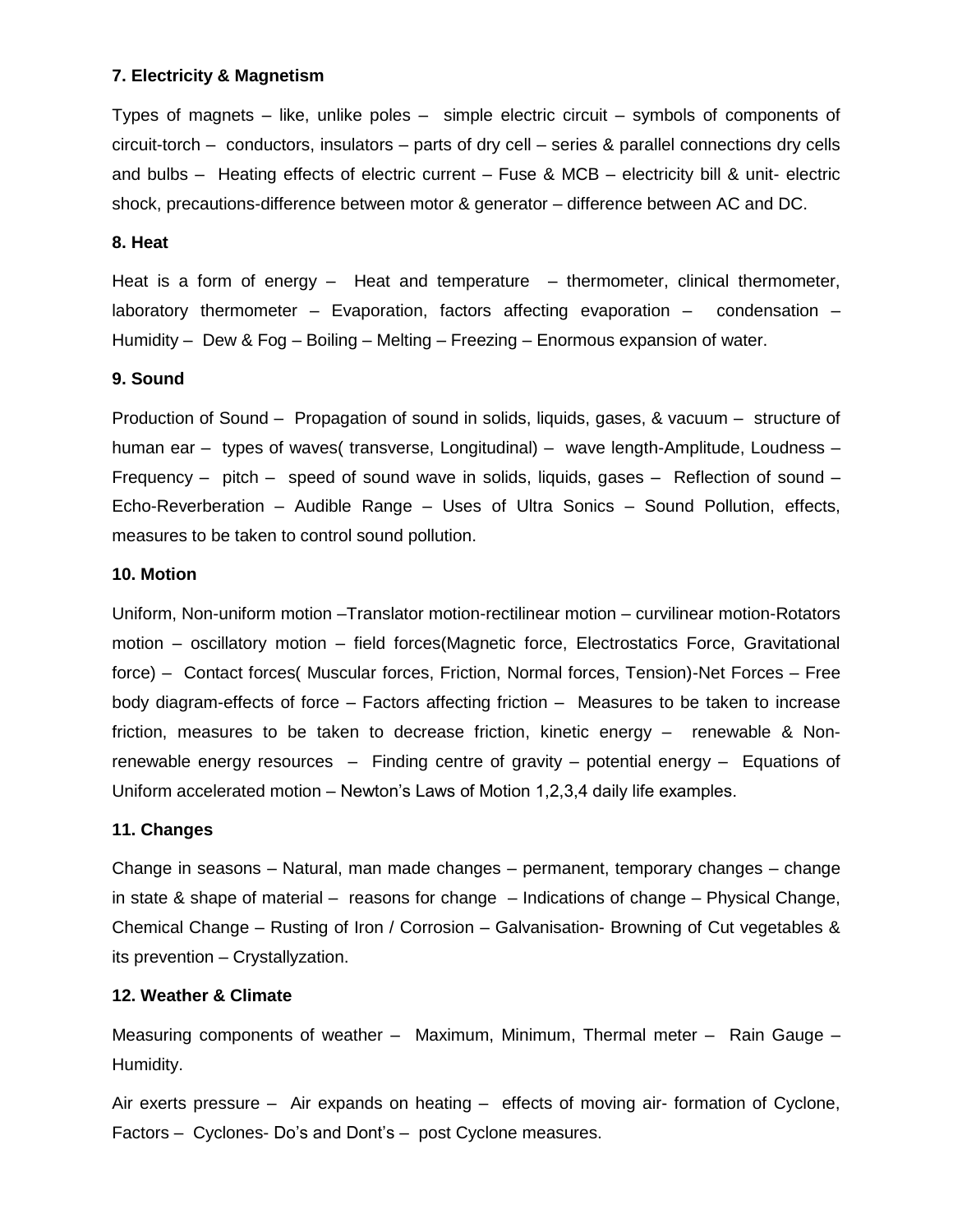## **13. Coal & Petrol**

Uses of coal, petroleum, natural gas-Byproducts of petroleum, uses-formation of coal, petroleum – Indiscriminate usage of energy resources , its effects – ignition temperature – fuel, Calorific Value – Controlling - Structure of Flame , Zones in it.

## **14. Some Natural Phenomena**

Producing charge on an object – identifying charge on an object – measuring to be taken during thunder – lightening conductor – earth quakes, precautions

## **15. Stars & Solar System**

Types of solar and lunar eclipses-pole star – Solar system-plants, Asteroids, comets, metrics.

## **16. Metallurgy**

Minerals, ores, Reactivity series of Metals.

## **17. Chemical Reactions**

Types of Mixtures (Homogeneous, Heterogeneous) – Solutions – Solvents – Solute – types of chemical displacement, chemical double displacements.

# **SOCIAL STUDIES (Up to 10 class – Telangana State curriculum)**

# **1. Geography**

Our Earth: Evolution, Latitudes and Longitudes, Movements of the Earth and Seasons, Relief Features of India, Reading and Making Maps, Water Resources – Rivers and Tanks, Climate and Weather: Factors affecting the Climate and Weather, Natural Realms of the Earth: Lithosphere, Atmosphere, Hydrosphere, Biosphere, Natural Vegetation, Population, Settlements and Migration

## **2. History**

Indus Valley Civilization, Emergence of Kingdoms: Mahajanapadas, First Empires: Mauryan Empire, Emergence of Regional Kingdoms – Kaktiyas and Vijayanagara Kingdoms, Mughal Empire, Freedom Movement of India, Democratic and Nationalist Revolutions, Industrial Revolution, Colonialism in Latin America, Asia and Africa, Social Protest Movements : Environmental Movements, Women's Movements, World Between World Wars, Post World Wars – League of Nations, UNO, NAM, Cold War,The Movement for the formation of Telangana State